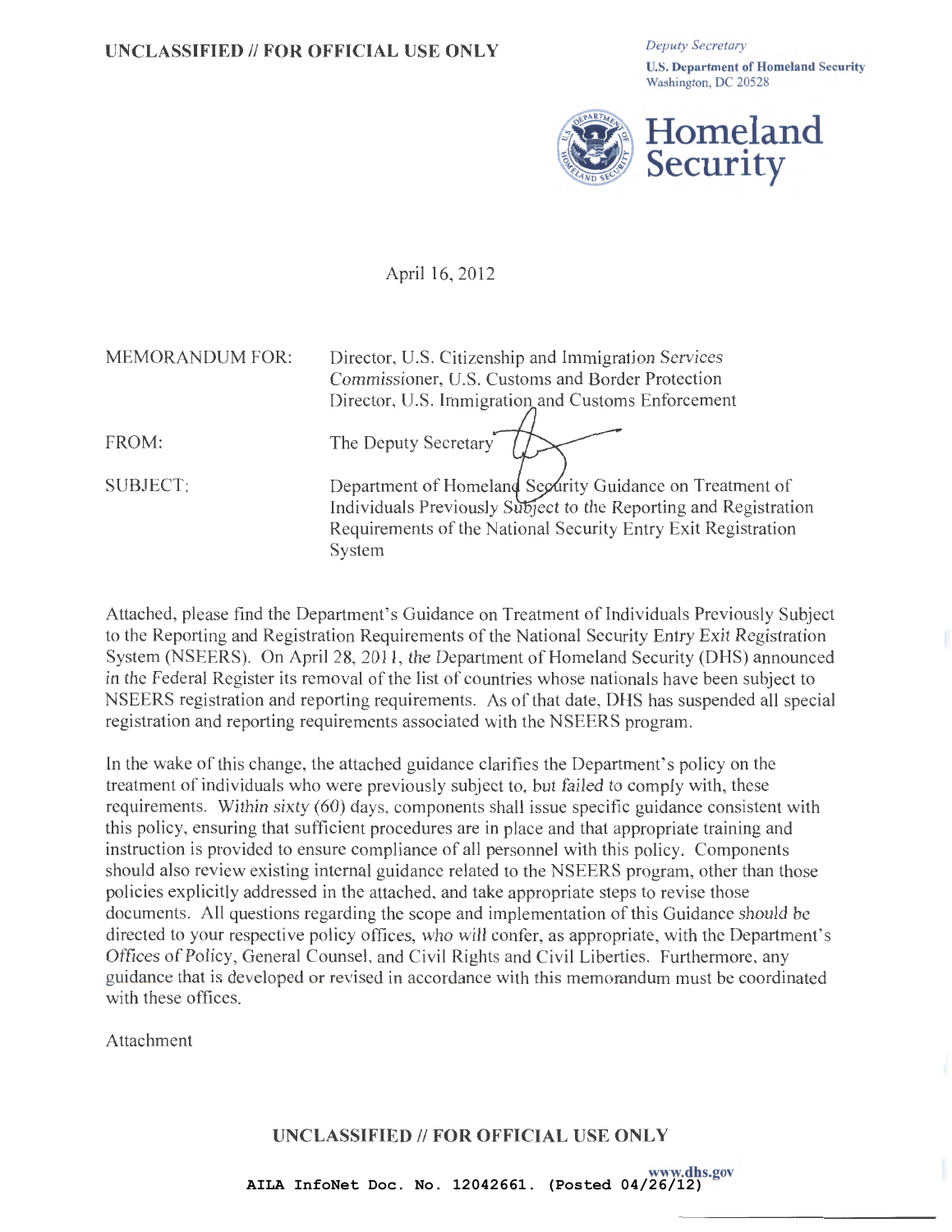# **Department of Homeland Security**

*Guidance on the Treatment of Individuals Previously Subject to the Reporting and Registration Requirements of the National Security Entry Exit Registration System (NSEERS)* 

## Purpose

On April28, 2011 , through a notice published in the Federal Register, the Department of Homeland Security (DHS) removed the list of countries whose nationals have been subject to NSEERS registration and reporting requirements. The notice also announced that DHS would no longer register aliens under the NSEERS program. It did not give guidance on how DHS Components should treat aliens' past failure to comply with special registration and reporting provisions. This memorandum provides this guidance and also clarifies that, as of April28, 2011 , DHS has suspended **all** special registration and reporting requirements associated with the NSEERS program. This suspension applies to all aliens previously subject to NSEERS requirements, whether or not the alien was a national of one of the previously designated countries and regardless of the underlying basis for the alien's inclusion in the NSEERS program.

## Scope

Unless specifically exempted herein, this guidance applies to and is binding on all DHS personnel.

# Authority

Applicable authority includes:

- Sections 212, 214, 263, 264, and 265 of the Immigration and Nationality Act (INA), 8 U.S.C. §§ 1182, 1184, 1303, 1304, and 1305;
- 8 C.F.R.  $\S$ § 214.1(f) and 264.1(f); and
- Department of Homeland Security, Office of the Secretary, *Removing Designated Countries from the National Security Entry-Exit Registration System (NSEERS);* Federal Register/Vol. 76, No 82/Thursday, April 28, 2011.

This memorandum rescinds, in whole, the following:

- U.S. Immigration and Customs Enforcement (ICE), Memorandum from Victor X. Cerda, Acting Principal Legal Advisor, *Changes to the National Security Entry Exit Registration System (NSEERS)* (January 8, 2004);
- ICE, Memorandum from John P. Clark, Director of Investigations, *National Security Entry Exit Registration System (NSEERS) Policy Update (December 10, 2003);*
- ICE, Memorandum from John P. Clark, Interim Director of Investigations, *Field Agent Discretion in Compliance Enforcement* (September 16, 2003); and

## 2 **UNCLASSIFIED II FOR OFFICIAL USE ONLY**

**AILA InfoNet Doc. No. 12042661. (Posted 04/26/12)**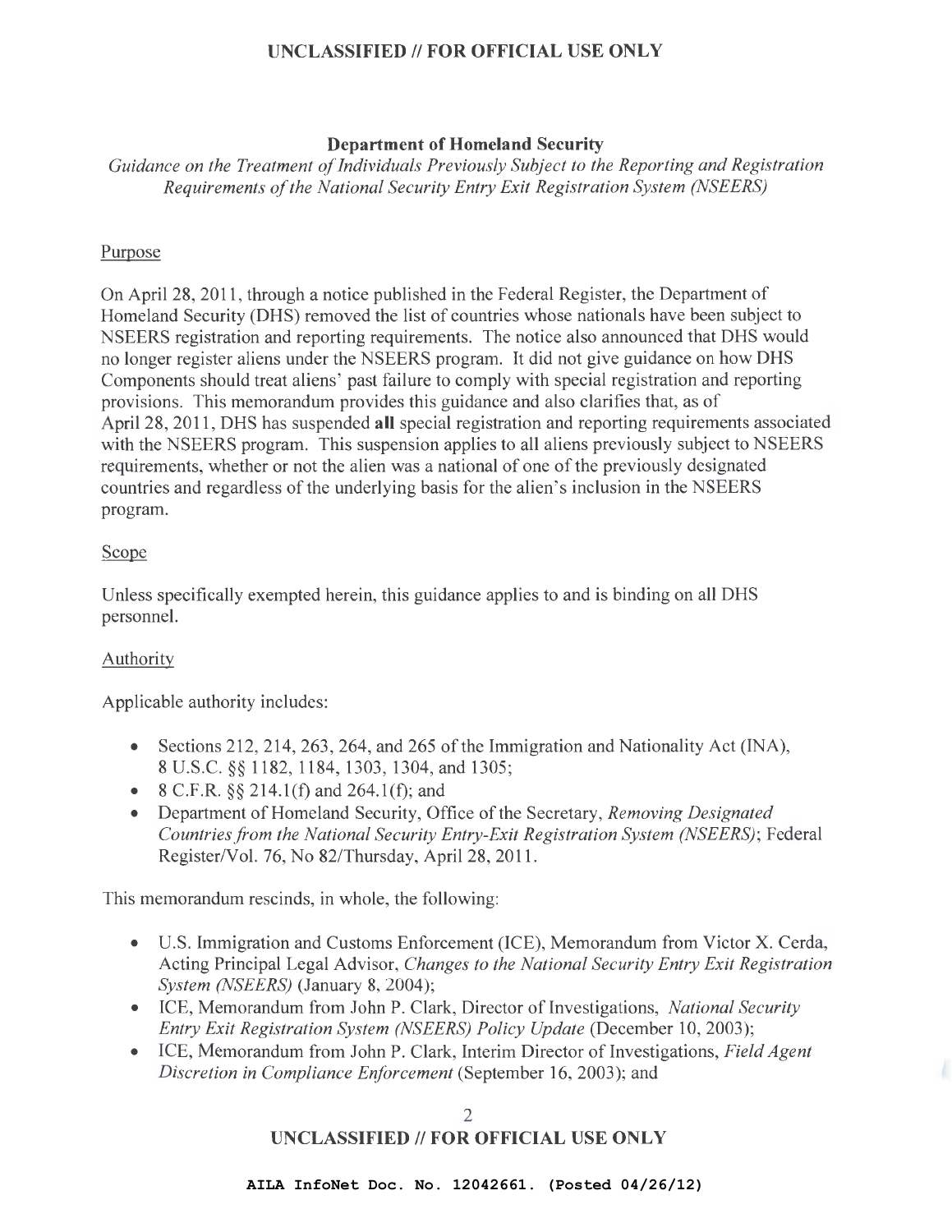• U.S. Immigration and Naturalization Service, *Standard Operating Procedures for Aliens Subject to Special Registration, Also Known as the National Security Entry Exit Registration System (NSEERS)* (September 5, 2002), as amended.

This memorandum revises the U.S. Citizenship and Immigration Services (USCIS) guidance, Memorandum from William R. Yates, Acting Associate Director for Operations, *Adjudication of Benefit Applications Involving NSEERS Registrants* (April 2, 2004), by rescinding only those portions of that memorandum that are inconsistent with the "Referral of Cases" section contained herein.

## Background

On September 11 , 2002, the Immigration and Naturalization Service (INS) began its implementation, pursuant to INA sections 262(a) and 263(a), 8 U.S.C. §§ 1302(a) and 1303(a), of a new special registration program, NSEERS. This program was intended to provide the Federal Government with records of the arrival to, presence in, and departure from the United States of certain nonimmigrant aliens. Aliens required to register included those nonirnmigrants: (i) who, in accordance with the requirements outlined in 8 C.F.R.  $\S$  264.1(f), were designated by Federal Register notice, and (ii) whose presence in the United States required monitoring in the national security or law enforcement interests of the United States. Aliens subject to NSEERS were required to be registered, photographed, and fingerprinted, provide specific information at regular intervals to ensure compliance with visa and admission requirements, and verify their departure from the United States through designated ports of entry.

On April28, 2011 , DHS announced in a Federal Register notice its removal of the list of countries whose nationals have been subject to NSEERS registration and reporting requirements (hereinafter referred to as "de-listing"). Following this notice, DHS suspended **all** special registration and reporting requirements associated with the NSEERS program. This suspension applies to all aliens previously subject to NSEERS requirements, whether or not the alien was a national of one of the previously designated countries and regardless of the underlying basis for the alien's inclusion in the NSEERS program.

Subsequently, as a result of DHS's announcement, the Department of State (DOS) issued guidance to all posts to discontinue entering "NSER" and "EXMT" codes—indicating that an alien was subject to or exempt from, respectively, NSEERS registration at ports of entry (POE)-into DOS's Consular Lookout and Support System (CLASS). This cable also advised that DOS was working with other agencies to remove all such codes from the CLASS and TECS systems. DOS advises that it has completed this effort.

### Policy

In light of DHS's suspension of the NSEERS program, it has become necessary to clarify the limited circumstances under which negative immigration consequences, such as a denial of a benefit, finding of inadmissibility, or commencement of removal proceedings, will result from an alien's prior failure to comply with NSEERS requirements. This memorandum clarifies that noncompliance, in and of itself, is not a sufficient basis for such consequences to adhere. Rather,

> 3 **UNCLASSIFIED II FOR OFFICIAL USE ONLY**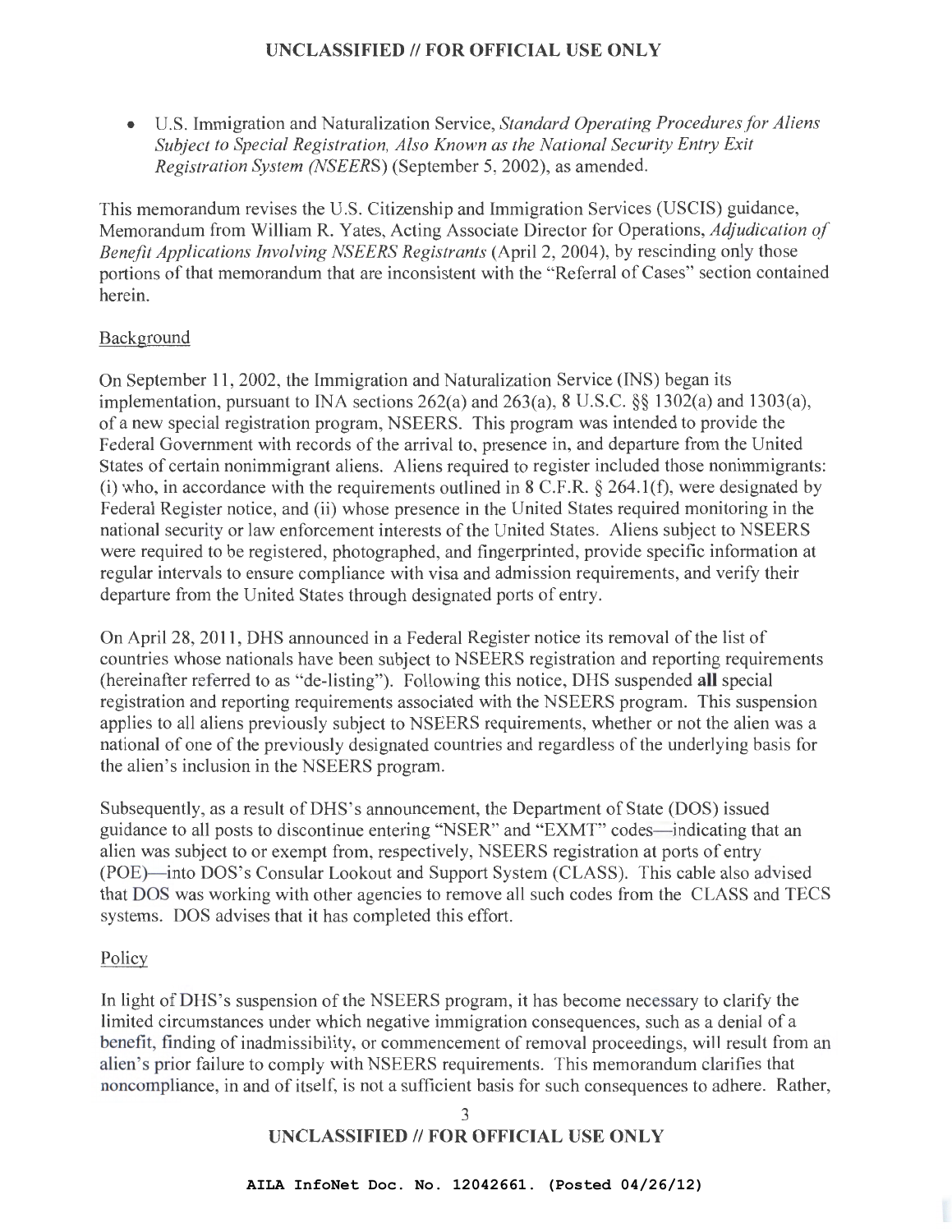negative immigration consequences may apply only where DHS personnel have determined, based on the totality of the evidence, that an alien's NSEERS violation was willful.

#### **Willful Noncompliance**

All cases involving NSEERS violations should be carefully evaluated to determine whether there is sufficient evidence to support a finding that the alien's failure to comply was willful. As a general matter, and solely for purposes of evaluating noncompliance with an NSEERS requirement, "willful" noncompliance will be that which was deliberate, voluntary, or intentional, as distinguished from that which was involuntary, unintentional, or otherwise reasonably excusable.

A willful failure to comply with any NSEERS requirement constitutes a "failure to maintain nonimmigrant status" under INA section  $237(a)(1)(C)(i)$ , 8 U.S.C. § 1227(a)(1)(C)(i). 8 C.F.R. § 214.1(f). The recent suspension of the NSEERS program does not excuse such violations. Therefore, where a willful violation has occurred, DHS may still hold the alien accountable for his or her noncompliance. DHS personnel nonetheless retain prosecutorial discretion and should continue to favorably exercise that authority, as appropriate and consistent with current applicable guidance, in such cases.

Conversely, where DHS personnel have determined that noncompliance was not willful, DHS should not pursue immigration enforcement action, nor deny any immigration benefit, solely on the basis of the alien's failure to comply with NSEERS requirements. In addition, such nonwillful noncompliance with NSEERS requirements will not normally trigger the (rebuttable) presumption of inadmissibility prescribed at 8 C.F.R. § 264.1(f)(8). That section provides (in pertinent part) that, where a nonimmigrant alien previously subject to special registration requirements has failed, without good cause, to register his departure, he or she shall thereafter be presumed inadmissible under INA  $\S 212(a)(3)(A)(ii)$ , 8 U.S.C.  $\S 1182(a)(3)(A)(ii)$ .

Furthermore, where it has come to the attention of DHS personnel that an otherwise meritorious application was denied solely as a result of the alien's failure to comply with NSEERS requirements, and the alien would have been eligible for immigration relief or an immigration benefit but for the violation, DHS personnel may favorably exercise their discretion to reopen such cases for re-adjudication, consistent with this guidance. In implementing this guidance, each DHS component must determine the most appropriate mechanism by which to review cases brought to their attention.

Nothing in this guidance, however, shall prevent DHS from exercising its full authorities in response to any derogatory information, including but not limited to information regarding criminal activity or other violations of immigration status unrelated to the NSEERS violation, regardless of whether the information was discovered or obtained in connection with the NSEERS program. Nor does this require DHS, on its own initiative, to reconsider all closed matters involving NSEERS violations.

#### **Evidentiary Considerations**

The burden of establishing that failure to comply with an NSEERS requirement was not willful rests solely with the alien, who must establish this fact by a preponderance of the evidence. The

> 4 **UNCLASSIFIED II FOR OFFICIAL USE ONLY**

**AILA InfoNet Doc. No. 12042661. (Posted 04/26/12)**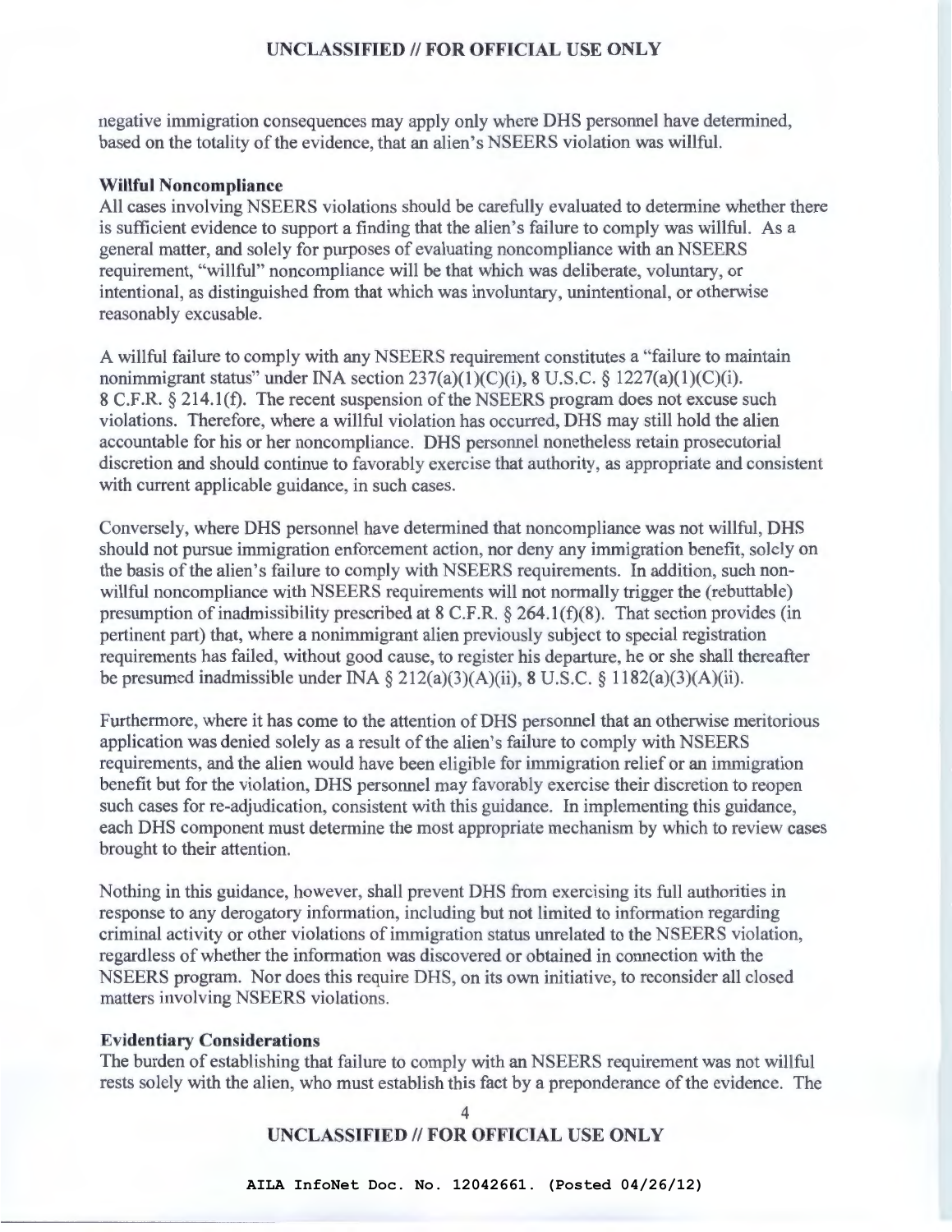determination of what evidence is credible and the weight given to that evidence shall be within the sole discretion of DHS personnel.

The determination of whether or not the noncompliance was willful will be based on the totality of the circumstances, involving a careful consideration of all factors, including but not limited to evidence in the record, statements by the individual, or other relevant information. As always, DHS personnel possess the authority to elicit and consider evidence to aid in determining whether an alien was subject to and complied with NSEERS requirements and whether any noncompliance was willful. In keeping with DHS's obligation to consider whether an alien has complied with all U.S. immigration laws when evaluating an alien's eligibility for immigration benefits, application for admission, removability, or other related matters, DHS personnel should thoroughly review the record before them and request additional information, as necessary and appropriate, to ensure a fair and proper evaluation of NSEERS noncompliance.

## In making these determinations, DHS personnel should consider anew all available information, notwithstanding any finding of willfulness that predates this memorandum and the guidance set forth herein.

It is important to note that a TECS lookout for an NSEERS violation, alone, does not constitute conclusive evidence of willful noncompliance. In contrast, an admission by an alien that his/her act of violating NSEERS was willful is conclusive evidence of willful noncompliance.

Evidence that would support a finding that the noncompliance was not willful includes, but is not limited to:

- Credible claims that the alien received inaccurate or incomplete advice by INS or DHS personnel about where to report or register;
- Credible claims that the alien was in contact with INS or DHS, but INS or DHS failed to accurately advise the alien as required under the regulations;
- Incapacitation of the alien (e.g., serious illness and/or hospitalization, admission into a nursing home or extended care facility where mobility is severely limited) that prevented him or her from complying;
- Exceptional circumstances beyond the control of the alien (e.g., natural disaster, death of the spouse, child, or parent of the alien) that prevented him or her from complying; or
- Any other evidence showing that the failure to appear was through no fault of the alien.

Failure to comply with an NSEERS requirement based on personal inconvenience or fear of immigration consequences will not support a finding that the violation was not willful.

### Referral of Cases

Effective immediately, USCIS will cease referring suspected NSEERS violations to ICE for assistance in determining eligibility for immigration benefits administered by USCIS. Furthermore, all cases that were previously forwarded to ICE for such purposes, but in which ICE has not issued a Notice to Appear, will be returned to USCIS for appropriate handling, consistent with this guidance. In such cases, USCIS shall assume responsibility for making the final determination as to whether an alien's past failure to comply with an NSEERS requirement

5

# UNCLASSIFIED // FOR OFFICIAL USE ONLY

**AILA InfoNet Doc. No. 12042661. (Posted 04/26/12)**